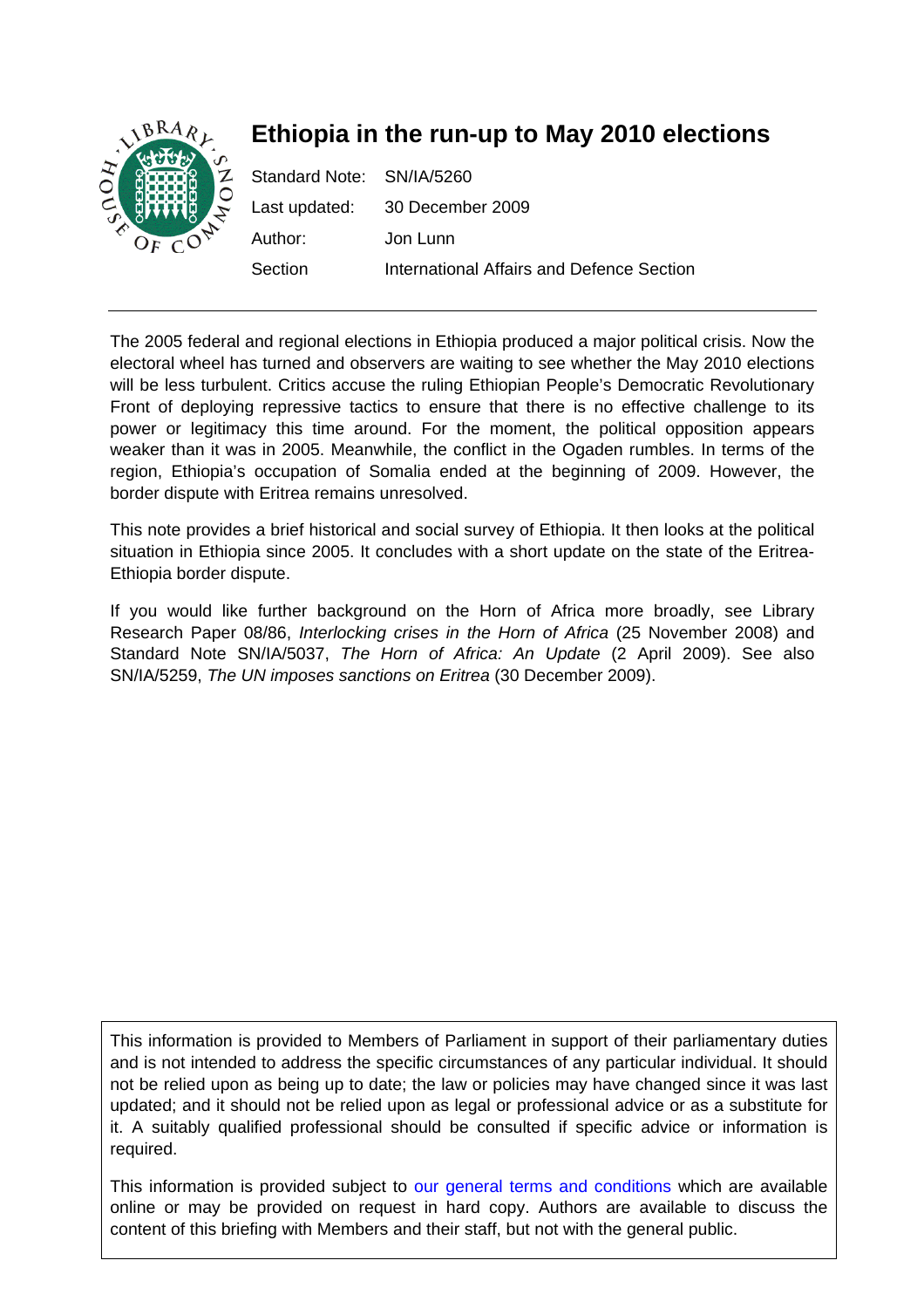## <span id="page-1-0"></span>**Contents**

| $\blacktriangleleft$ | <b>Background and history</b>                            | 2 |
|----------------------|----------------------------------------------------------|---|
| $\mathbf{2}$         | The 2005 elections and their aftermath                   | 4 |
| 3                    | The 2010 elections approach                              | 5 |
| 4                    | The conflict in the Ogaden                               | 6 |
| 5                    | The Eritrea-Ethiopia border dispute: Recent developments |   |

# **1 Background and history[1](#page-1-1)**

Ethiopia has a long tradition of statehood. The first large-scale polity was the kingdom of Axum between the second and eighth centuries AD, whose heartland lay in what is today the regional state of Tigray but whose territory stretched far beyond. Ethiopian statehood has always had a strongly 'imperial' character. The country is home to many ethnic groups but the state has usually been dominated by one of them, rather than necessarily being representative of all. Ethiopia has an equally long tradition of agrarian crises and vulnerability to drought. Ethiopia has an estimated population of 82.5 million people. Although there are no reliable official figures, the population is estimated to be split about 50-50 between Ethiopian Orthodox Christians and Muslims. The largest ethnic groups are the Oromo (at an estimated 32 per cent) and Amhara (30 per cent), followed by the Tigrinya and Somalis (both at around 6 per cent).

The era of modern Ethiopian statehood began in the late-19<sup>th</sup> century, when Menelik took the imperial throne. It coincided with the arrival of competing European colonial powers on the African continent. Menelik succeeded not only in reuniting under his control parts of the country where real power had shifted towards the provincial nobility but also in defeating the efforts of Italy to establish Ethiopia as a colony at the battle of Adua in 1896. However, Italy did succeed in establishing a colony, Eritrea, in the north of the country.

Menelik was an Amhara. The new Ethiopian state he created was dominated by the Amhara, a trend which deepened under his son, Haile Selassie, who succeeded Menelik on his death in 1913. Haile Selassie established an increasingly centralised autocratic state, although this process was temporarily disrupted by the Italian invasion and occupation between 1935 and 1941. In 1952, with UN backing, Eritrea was federated with Ethiopia. His authoritarian rule was not well received there and the withdrawal of Eritrea's federal status in 1962 set off a long struggle for independence. Other non-Amhara ethnic groups also periodically engaged in protests against Haile Selassie's rule.

Meanwhile, Haile Selassie's reputation abroad rose. He was one of the architects of the Organisation of African Unity, which based itself in Addis Ababa, Ethiopia's capital. Staunchly anti-communist, Ethiopia under Haile Selassie became the US's biggest and most reliable ally in the Horn of Africa.

By the beginning of the 1970s various weaknesses in Selassie's regime were coming to the fore. It was positively 'anti-developmental' in its outlook, leaving the vast majority of its

<span id="page-1-1"></span><sup>1</sup> This section of the paper draws upon the chapter on Ethiopia in the *Europa Regional Survey for Africa South of the Sahara* (London, 2006).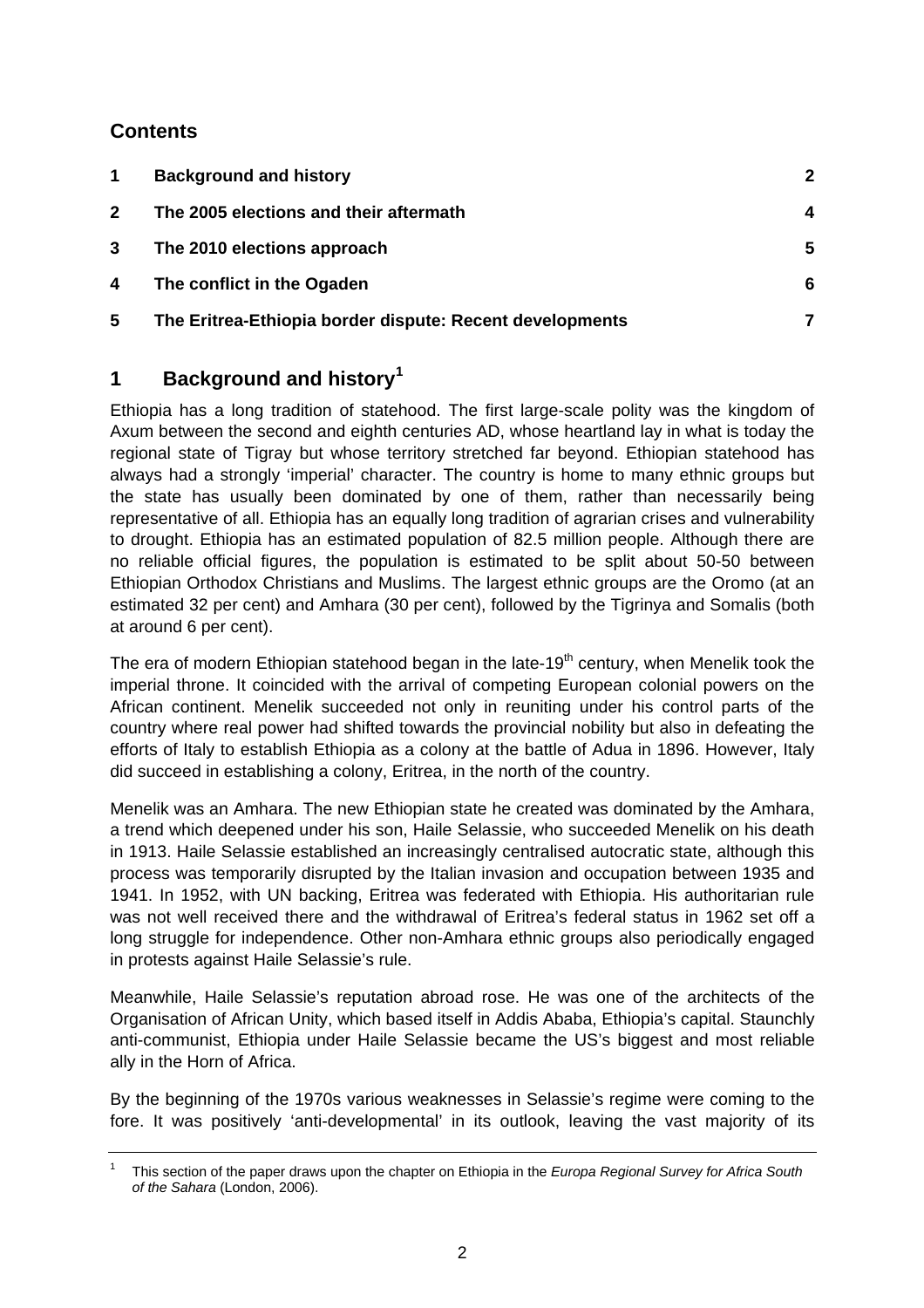people impoverished. Between 1972 and 1974, there was a famine in Wollo province. Protests led by students, workers and army officers mounted, leading ultimately to the deposition of Haile Selassie in September 1974. He was replaced by a left-inclined military government known as the Derg (Committee). However, infighting rapidly grew and by 1975 dozens of high-ranking civilian and military officials had been summarily executed. In the same year, Haile Selassie was murdered. Ethiopia became the site of internecine conflict between several Marxist-Leninist groupings with different visions of how the revolution should be conducted and what the role of the military should be in it. In February 1977, a military faction around Lt-Col Mengistu Haile Mariam, seized power. Over the following year, known as the 'red terror', he systematically eliminated the non-military Marxist-Leninist left while implementing many of its policies.

The atmosphere of mistrust and paranoia was further fuelled by the invasion in July 1977 of the Somali inhabited areas of eastern Ethiopia, known as the Ogaden, by Somalia. The rest of the year saw major military reverses for Ethiopia. However, Mengistu's consolidation of power by early 1978 was accompanied by a successful counter-offensive that, with Soviet and Cuban support, reclaimed all the lost territory. Mengistu also made major inroads in Eritrea, gravely weakening the Eritrean guerrilla movements operating there.

By 1984, when the Derg established the Workers' Party of Ethiopia, Mengistu's rule seemed, at least on the surface, to have stabilised. Ethiopia was recast along orthodox Soviet lines through programmes of nationalisation and collectivisation. Also an Amhara, Mengistu continued the imperial tradition of highly centralised rule from the capital. However, the political, economic and social base of the regime was always fragile. By the early 1980s, the Oromo Liberation Front (OLF) and the Tigray People's Liberation Front (TPLF) had launched armed struggles against the regime. Both received support from neighbouring Sudan during the 1980s. In Eritrea, the Eritrean People's Liberation Front (EPLF) began to recover ground during the mid 1980s. All these movements espoused their own versions of Marxism-Leninism.

As had been the case with Haile Selasse, a disastrous famine between 1983 and 1985 exposed the weaknesses of the Mengistu regime, this time not just to Ethiopians but also to the wider world. By the end of the decade, the TPLF and EPLF were working together and the military balance in Ethiopia had shifted decisively against Mengistu. After the fall of the Berlin Wall in 1989, Eastern European economic support fell away, sending the economy into freefall. Mengistu belatedly abandoned Marxism-Leninism but it was not enough to save him and in late May 1991, the TPLF and its political allies from other ethnic groups, now organised into the Ethiopian People's Revolutionary Democratic Front (EPRDF), seized control of Addis Ababa. Mengistu fled to Zimbabwe, where he still lives in exile. In 2006, after a 12-year trial *in absentia*, he was convicted by an Ethiopian judicial panel on charges of genocide and sentenced to death.

The alliance between the TPLF and EPLF was based on the former's acceptance of Eritrea's right to secede from Ethiopia, which went ahead. More broadly, the EPRDF claimed that it would end Ethiopia's centralised state tradition by creating a federal system of regional states based around ethnic identity and by giving the right to secede to all 'nationalities'. The system is known as 'ethnic federalism'. Within what remained of Ethiopia, nine regional states ultimately emerged, along with Addis Ababa municipality and the administrative area of Dire Dawa. Although they are supposed to be largely self-funding, the bulk of revenue in practice continues to come from central government.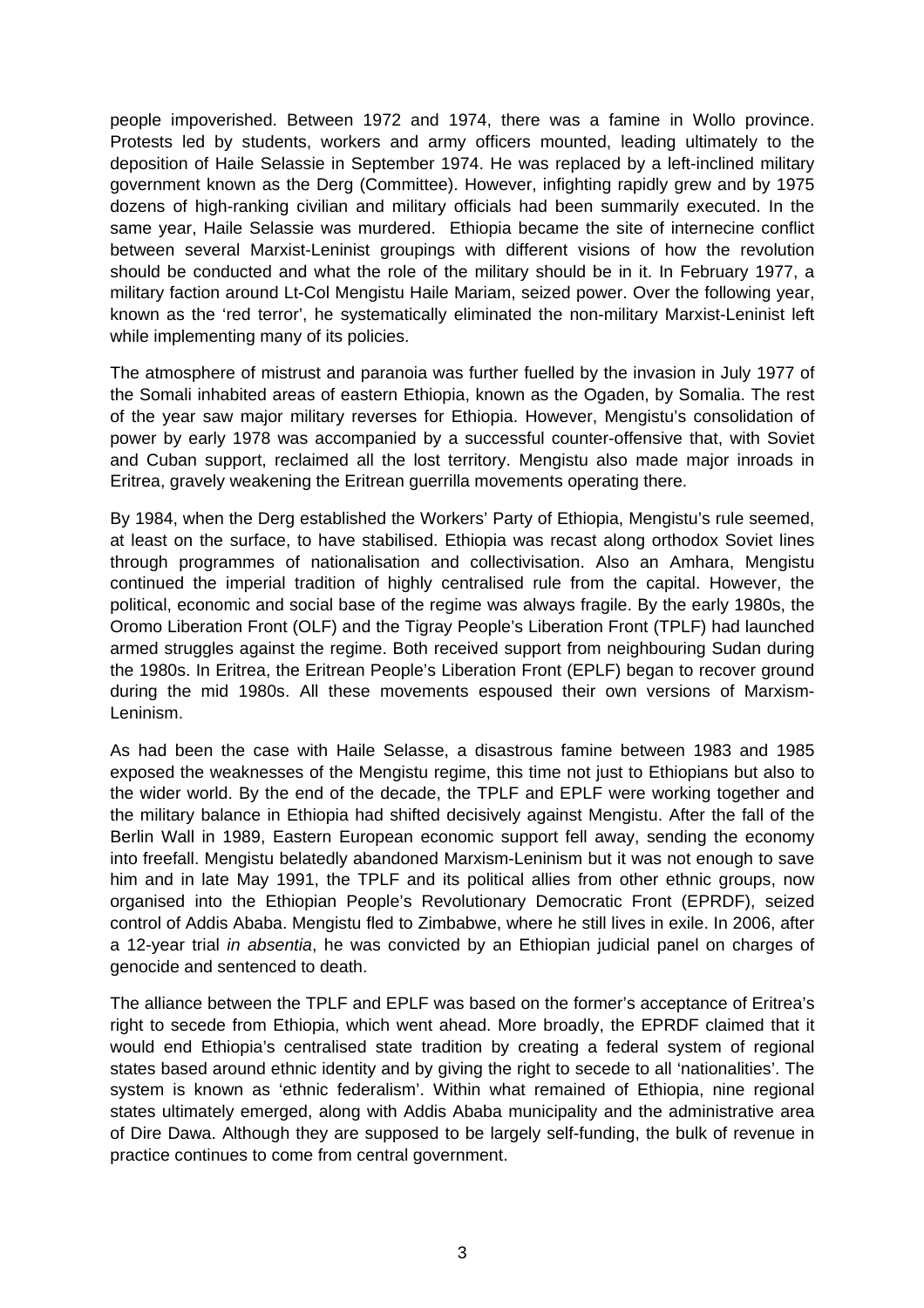<span id="page-3-0"></span>Ever since 1991, debate has continued over how far 'ethnic federalism' is a genuine aspiration or how far it is convenient camouflage for Tigrayan domination of the Ethiopian state. The independence of Eritrea in 1993 seemed to confirm that the EPRDF was genuine in its claim to support 'ethnic federalism'; others were less sure, arguing that it was simply a reflection of facts on the ground. In July 1993 the two countries signed an agreement for the joint use of the Eritrean ports of Assab and Massawa. This agreement was a *quid pro quo* for official Ethiopian acceptance of Eritrean independence. The OLF withdrew from the EPRDF after several years and has attempted, with limited success, to return to guerrilla war. There has also been small-scale armed opposition to the Government at points in Afar and Gambela regional states. The most sustained military threat to the Government has come from the Ogaden National Liberation Front (ONLF) in Somali regional state, although this has never come close to threatening its rule (see below).

Once in power, the EPRDF was quick to shed its adherence to Marxism-Leninism (if not its 'democratic centralist' methods) after the fall of the Berlin Wall. Since 1991 Ethiopian politics has been dominated by the TPLF and Meles Zenawi, who was Chairman of the EPRDF and, since 1995, has been Prime Minister. Prior to the 2005 elections (see below), the biggest challenge to his authority came not from without but from within the ranks of the TPLF. Discontent over domestic policies designed to promote a degree of political and economic liberalisation and a serious food crisis in some parts of the country combined with opposition to the EPRDF leadership's decision to sign the Algiers peace agreements with Eritrea in December 2000 following a two-year border war between the countries (see below), led to a 'vote of no confidence' in Meles within the TPLF Central Committee in March 2001, which he only narrowly won. Many of his critics within the party were subsequently detained or otherwise sidelined. By October 2001, when the composition of a new Government was announced, it was clear that Meles had decisively won the internal power struggle. The policies of gradual political and economic liberalisation remained in place. By the time of the 2005 parliamentary elections, encouraged by the donors, the political playing-field was more open in Ethiopia than it had ever been.

## **2 The 2005 elections and their aftermath**

Ethiopia was plunged into renewed political turmoil following parliamentary elections in May 2005. The outcome was a major reverse for the ruling EPRDF. The opposition won at least one-third of the seats in the House of People's Representatives and controlled many of the towns, including Addis Ababa.

For the first time since it came to power, the EPRDF faced a serious political opposition in the shape of the Coalition for Unity and Democracy (CUD) and the United Ethiopian Democratic Forces (UEDF). These forces co-operated during the election campaign. Staterun television and radio gave fair access to opposition parties for the first time. The EU called the elections a genuine, if imperfect, demonstration of democracy. Nonetheless, there were allegations of counts being brought to a premature close, ballot stuffing and intimidation.

Ethnic differences and mistrust between the various political parties remained high throughout the campaign. The CUD had strong Amhara representation. The CUD not only opposed the EPRDF, but it also questioned the very legitimacy of the constitutional settlement it introduced after coming to power: the system of 'ethnic federalism'. The irony was that, while both government and large parts of the opposition instinctively viewed the subsequent political crisis through this lens, it seems likely that voters defected to opposition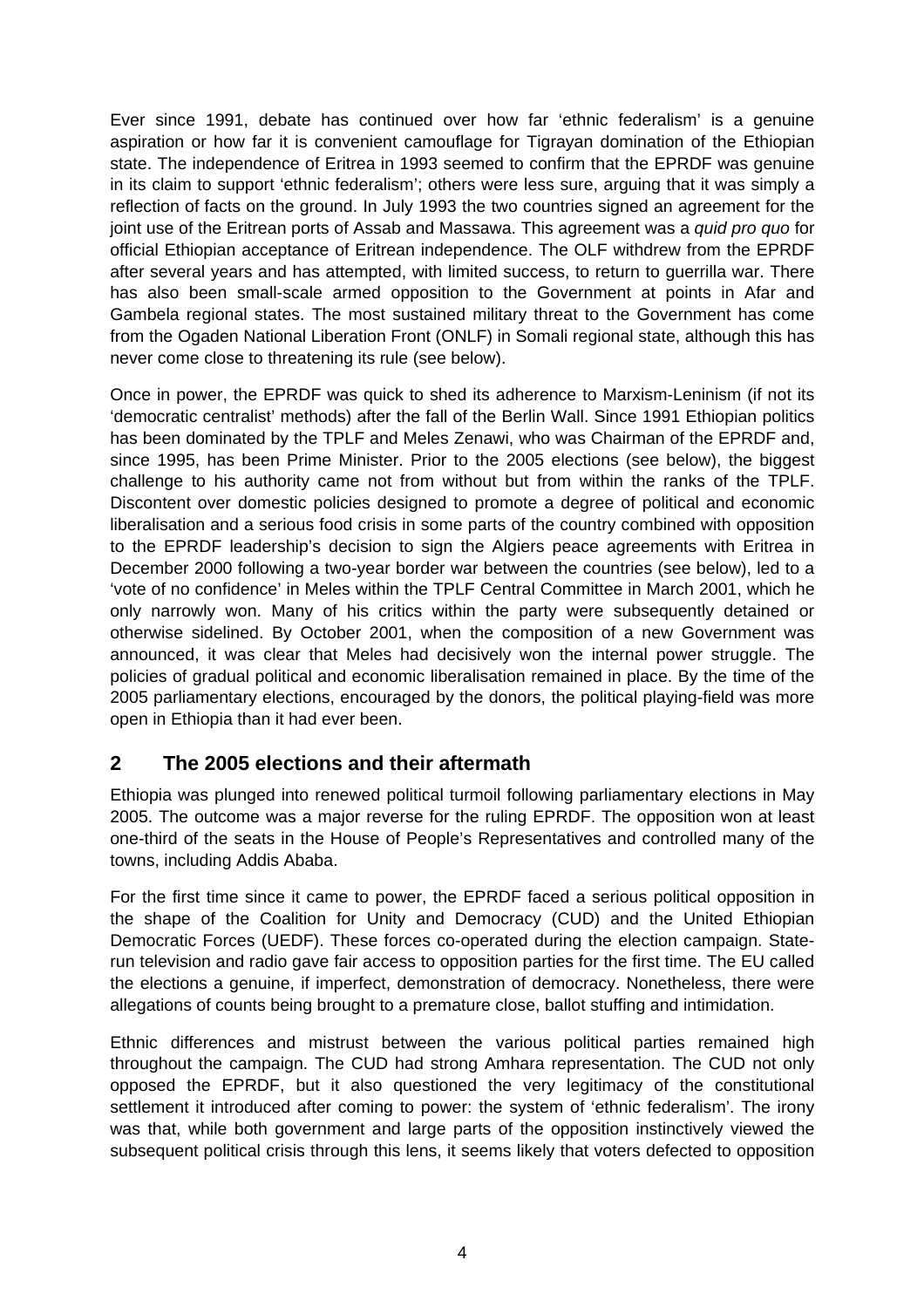<span id="page-4-0"></span>groups as much, if not more, because of dissatisfaction with the government's record on poverty and unemployment.

The EPRDF, by all accounts, was stunned by the result of the election. It seems clear that it had over-estimated the strength of its political support in the country. As the scale of its reversal became clear, it was forced to scramble to regain the initiative. The opposition, by contrast was highly emboldened. When supporters of the opposition took to the streets in Addis in June 2005 to protest against alleged electoral fraud, soldiers and police responded with heavy force, leaving well over one hundred people dead. Thousands more supporters of the opposition were detained and there were credible reports that the authorities used torture against detainees.

Following the June events the clampdown continued. The UEDF and other small parties not affiliated to the EPRDF took their seats in parliament. However, the CUD launched a boycott of parliament. 40 people died in further street protests in towns across Ethiopia on 1-2 November [2](#page-4-1)005, taking the total of deaths to at least 76. Seven policemen were also killed.<sup>2</sup>

In 2006 despite condemnation from the international community, 129 detained opposition leaders went on trial for treason and attempted genocide. 38 people were eventually found guilty in July 2007 of violating the Constitution and sentenced to life imprisonment. However, behind the scenes, under international pressure, the Government was seeking to negotiate a deal which might at least partially remove the deep shadow that was by now hanging over Ethiopia's 'democratic transition'. Three days after those found guilty had been sentenced, once they had signed a letter accepting responsibility for the riots in November 2005, the Government announced that it would pardon those found guilty and released them.<sup>[3](#page-4-2)</sup>

The EPRDF's past as a revolutionary insurgent movement meant that its conversion to democracy and pluralism was likely to be at best a gradual and uneven process. The 2005 elections suggested to some observers that the party remains unprepared to subject itself to serious challenge from political competitors.<sup>[4](#page-4-3)</sup> It seemed clear that significant sections of the population, particularly amongst Somali-speakers (see below) and the Oromo, continued to withhold their support for the EPRDF.<sup>[5](#page-4-4)</sup>

However, since mid 2007 a fragile political 'normalisation' has been achieved. The EPRDF sought to strengthen its position through its orchestration of celebrations of the new Ethiopian millennium in September 2007. The CUD imploded; it had always been a fragile coalition. Local council elections took place in 2008. This time around, the EPRDF was largely unchallenged and swept the board.

#### **3 The 2010 elections approach**

Political and democratic space in Ethiopia often remains circumscribed as the 23 May 2010 elections draw nearer.<sup>[6](#page-4-5)</sup> In January 2009, a new NGO law, the Charities and Societies Proclamation Law, was passed by the Ethiopian Parliament which critics claim could "criminalise the human rights activities of both foreign and domestic NGOs". Ethiopian

<span id="page-4-2"></span><span id="page-4-1"></span><sup>2</sup> <sup>2</sup> Africa Confidential, 18 November 2005

 <sup>&</sup>quot;The millennium deal", *Africa Confidential*, 3 August 2007. 71 people in total were covered by the pardon. It is difficult to view signature of the letter admitting responsibility as taking place under anything other than duress. 4

<span id="page-4-3"></span>S. Vaughan and K. Tronvoll, "Structures and relations of power: Ethiopia", SIDA, 2003, Executive Summary, pp. 15-16. Available at: <http://www.addisvoice.com/resources/Structure-of-power.pdf><br>
<sup>5</sup> Mary Orange represents here the Orange Liberating Frest

Many Oromo remain loyal to the Oromo Liberation Front.

<span id="page-4-5"></span><span id="page-4-4"></span><sup>6</sup> The results will be announced on 21 June 2010.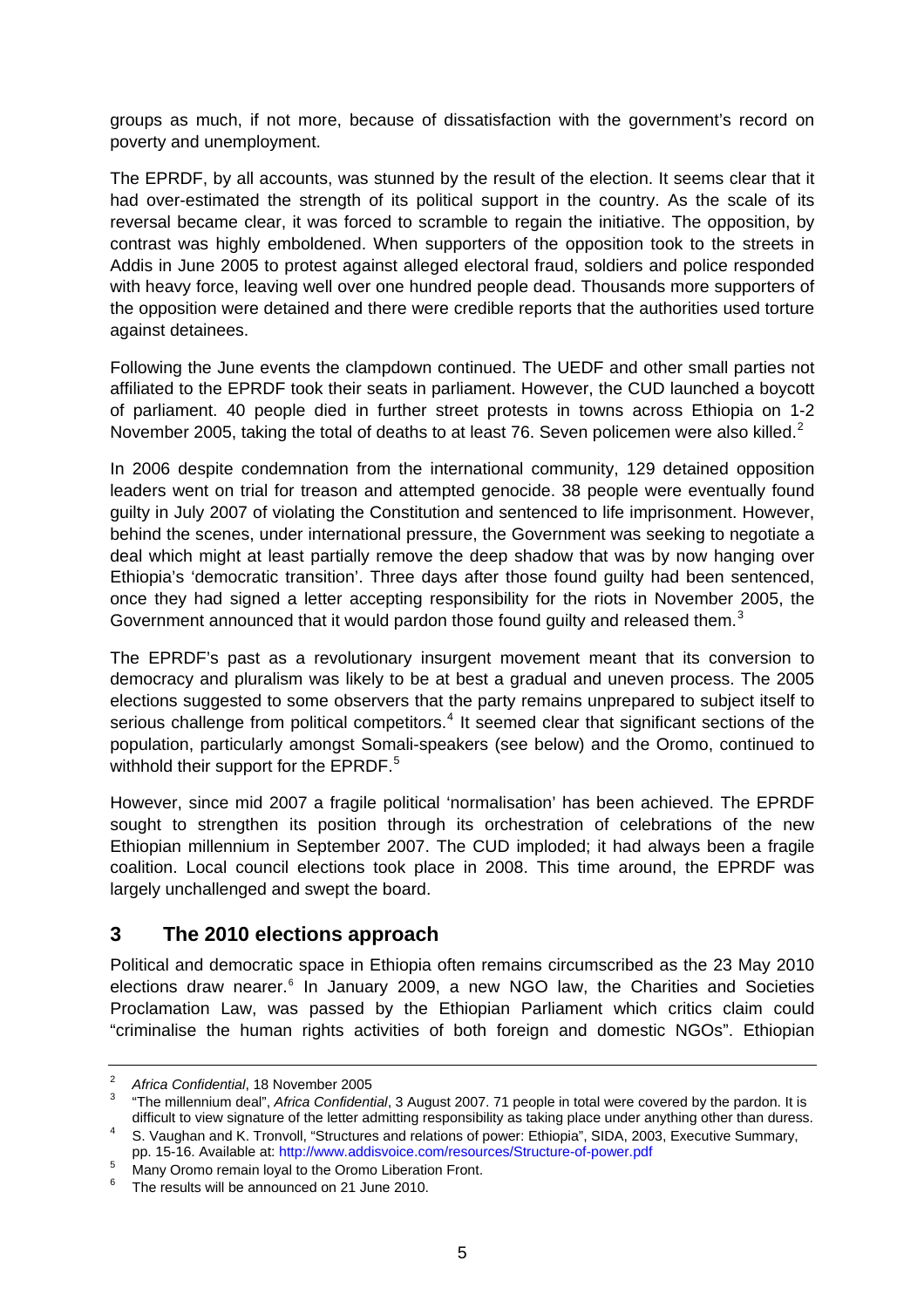<span id="page-5-0"></span>human rights groups are now forbidden to receive more than 10 per cent of their funding from abroad. In July 2009, Parliament passed what critics regard as a draconian and vaguely worded anti-terrorism legislation.<sup>[7](#page-5-1)</sup>

In December 2008, the leader of the Unity for Democracy and Justice Party (UDJP), Birtukan Mideksa, was taken back into custody and told that her original sentence of life imprisonment would be reinstated. Mideksa was among those who were detained and sentenced following the disputed 2005 elections, but subsequently received presidential pardons. In April 2009, 35 members of an unregistered offshoot of the CUD, known as Ginbot 7, were arrested and accused of planning terrorist acts. 46 party members, including a key leader in exile, Berhanu Nega, were tried (Nega in absentia). Five people, including Nega, were sentenced to death in late December 2009 for planning to assassinate government officials and overthrow the government. 33 others were sentenced to life imprisonment for the same offences.<sup>[8](#page-5-2)</sup>

The UJDP is another party born out of the ashes of the CUD.<sup>[9](#page-5-3)</sup> Opposition forces have been trying to agree a united front against the EPRDF, and in June 2008 created the Forum (*Medrek*) for Democratic Dialogue. However, there are tensions within the FDD between the Amhara-dominated forces and those representing other ethnic groups. It is a fragile coalition and significant opposition parties remain outside it. But the EPRDF also contains tensions within it. Prime Minister Zenawi has on several occasions claimed that he wishes to step down before the elections take place but that his colleagues are vetoing the idea. While the likelihood now is very much that he will stay on, were he to step down there could well be a power struggle for the succession.<sup>[10](#page-5-4)</sup> Aware of the grave damage that it would do to its reputation internationally if there is a repeat of the violence that marred the 2005 postelection period, the EPRDF has joined with a significant number of opposition parties in agreeing an electoral code of conduct that includes a commitment to exclusively peaceful methods.

#### **4 The conflict in the Ogaden**

Ethiopian control over the Somali-inhabited lands of eastern Ethiopia known as the Ogaden – named after the Ogadeen clan, which is part of the Darod clan family – has always been contested by Somali nationalists both within the region and in neighbouring Somalia.<sup>[11](#page-5-5)</sup> The Ogaden is now part of a broader Somali regional state.<sup>[12](#page-5-6)</sup> During 1977-8, an invasion by Somalia was bloodily repelled by Ethiopia, with the assistance of the Soviet Union and Cuba. In recent decades, armed resistance to Ethiopian rule has been led by the Ogaden National Liberation Front (ONLF).<sup>[13](#page-5-7)</sup> The Ethiopian Government has designated it a terrorist group. It

<span id="page-5-1"></span><sup>7</sup> For the Ethiopian Government's own assessment of its human rights performance, see its August 2009 report to the Human Rights Council under the universal periodic review mechanism at: http://lib.ohchr.org/HRBodies/UPR/Documents/Session6/ET/A\_HRC\_WG6\_6\_ETH\_1\_E.pdf

<span id="page-5-2"></span>International Crisis Group, "Ethnic Federalism and its discontents", Africa Report No. 153, September 2009, p. 13. Available at: [http://www.crisisgroup.org/home/index.cfm?id=6300&l=1.](http://www.crisisgroup.org/home/index.cfm?id=6300&l=1) See also, "Ethiopia death sentences for plot", *BBC News Online*, 22 December 2009

<span id="page-5-3"></span><sup>&</sup>quot;Ethiopian Parliament adopts repressive new NGO law", Amnesty International press release, 8 January 2009.<br>See also: http://www.dagethiopia.org/Public/Publications/Ethiopian%20Partners%20Group.doc

<span id="page-5-5"></span><span id="page-5-4"></span><sup>&</sup>lt;sup>10</sup> "Ethiopia: A change is going to come", *Africa Confidential*, 15 May 2009<br><sup>11</sup> There is another Somali territory in Ethiopia, known as Dire Dawa, where the Dir clan family predominates.<br><sup>12</sup> Sempli regional atate is a

<span id="page-5-6"></span>Somali regional state is also called 'Region 5' by some commentators. However, the term 'Ogaden' is retained here because it remains by far the most familiar term to non-specialists.

<span id="page-5-7"></span> $h<sup>13</sup>$  Its predecessor was the Ogaden Liberation Front, which was formed in 1963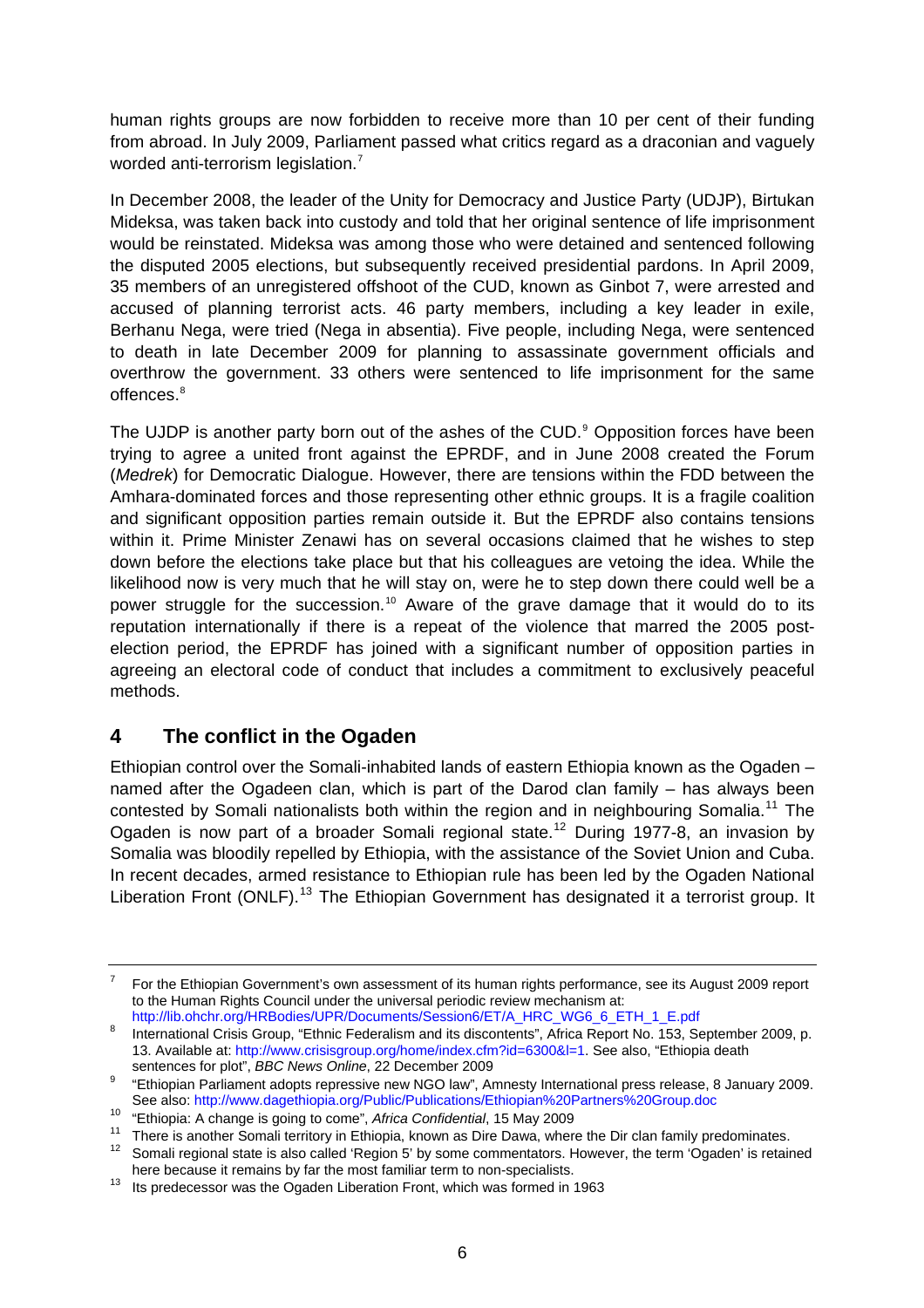<span id="page-6-0"></span>has received support from Eritrea, which reportedly views the Ogaden as Ethiopia's "achilles heel", and a number of Gulf States.<sup>[14](#page-6-1)</sup>

The ONLF argues that the Somali-speaking areas of Ethiopia remain economically and politically marginalised under the EPRDF. Despite the introduction of 'ethnic federalism', under which Somalis were for the first time officially recognised as one of the country's 'nationalities', there remains some truth in this claim.[15](#page-6-2) Formed in 1984, the ONLF joined the political system in 1991 but in 1994 was a split between those who wanted to go slowly on the issue of self-determination and those who did not, the minority favouring an immediate referendum returned to armed struggle. The majority later merged with the main non-Ogadeen political party to form the Somali People's Democratic Party.

However, impartial observers claim that the ONLF does not speak for all Somali-speakers. They assert that it cannot even be said that it speaks for all members of the Ogadeen clan, given that its support comes mainly from the Rer Abdille and Rer Issaq sub-clans. It has also been pointed out that the current regional President is of Ogadeen origin.<sup>[16](#page-6-3)</sup>

For Ethiopia's part, Somali regional state is a strategically important buffer between it and the threat of radical Islam based in Somalia. It also has oil reserves that many hope will eventually produce major revenues. The ONLF has demonstrated an ability to obstruct the development of the oil industry in the Ogaden. In 2006 it forced Petronas, the Malaysian oil company, to abandon plans to operate in the area.

There has been an upsurge in the ONLF's insurgency since the beginning of 2007, when Ethiopia's invasion of Somalia forced it to reduce the number of troops it had operating in Somali regional state. Military clashes between Ethiopian forces and the ONLF have continued periodically during 2009, with both sides claiming victory on most occasions.[17](#page-6-4) The ONLF has recently threatened, as it has done in the past, to target foreign oil installations and operatives in the region. There remains concern about the humanitarian situation in the Ogaden. The ICRC has not been allowed to operate there since 2008.

## **5 The Eritrea-Ethiopia border dispute: Recent developments**

The situation remains fundamentally unchanged since mid 2008, when the Security Council terminated the UN mission that had been operating on both sides of the border. There are still hundreds of thousands of troops facing each other in the border area. It is effectively a 'frozen conflict'.. Both parties accuse the other, in pursuit of 'regime change', of providing political and military support to rebel groups operating on their territories.

Eritrea accuses Ethiopia of failing to implement the 2002 decision of a UN-mandated boundary commission. Ethiopia claims that certain issues still remain to be resolved. The UN criticised Eritrean obstruction of the its mission, which Eritrea carried out in retaliation for what it believed was the Security Council's failure to put meaningful pressure on Ethiopia, an important US ally in the 'war on terror', to implement the commission's decision on the

<span id="page-6-1"></span><sup>14</sup> A. Mohammed, "Ethiopia's strategic dilemma in the Horn of Africa", 20 February 2007, p. 6. Available at:

<span id="page-6-2"></span>[www.ssrc.org](http://www.ssrc.org/)<br><sup>15</sup> T. Hagmann, "The political roots of the current crisis in Region 5", 21 September 2007, pp. 3-5. Available at:

<span id="page-6-3"></span>[www.ssrc.org](http://www.ssrc.org/) 16 "Ethiopia: The Ogaden's trickling sands", *Africa Confidential*, 21 September 2007. See also T. Hagmann, "The

<span id="page-6-4"></span><sup>&</sup>lt;sup>17</sup> "Rebel group rejects Ethiopia's claim of victory", BBC Monitoring Africa, 21 March 2009